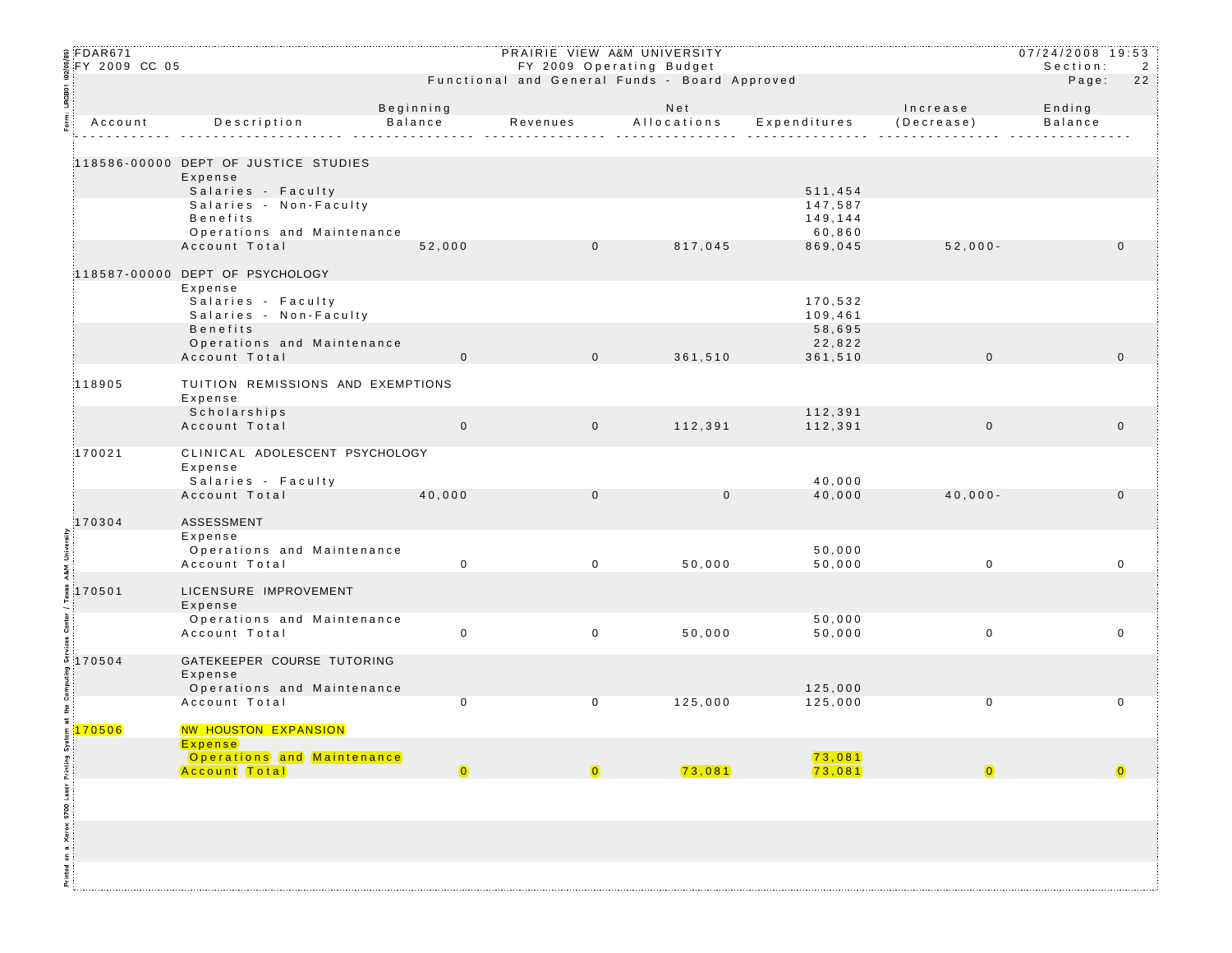| ន្តFDAR671<br>$\frac{3}{2}$ FY 2009 CC 05 |                      |                                                                                                     |                             | PRAIRIE VIEW A&M UNIVERSITY<br>FY 2009 Operating Budget<br>Designated Funds - Board Approved |                    | 07/24/2008 19:54<br>Section: | 3<br>8                 |                          |  |
|-------------------------------------------|----------------------|-----------------------------------------------------------------------------------------------------|-----------------------------|----------------------------------------------------------------------------------------------|--------------------|------------------------------|------------------------|--------------------------|--|
| URGBO1                                    |                      |                                                                                                     |                             |                                                                                              |                    |                              |                        | Page:                    |  |
| Form:<br>$\overline{\phantom{a}}$         | Account              | Description                                                                                         | Beginning<br><b>Balance</b> | Revenues                                                                                     | Net<br>Allocations | Expenditures                 | Increase<br>(Decrease) | Ending<br><b>Balance</b> |  |
|                                           | 212960               | CLINICAL ADOLESCENT PSYCHOLOGY<br>Expense<br>Operations and Maintenance                             |                             |                                                                                              |                    | 37,880                       |                        |                          |  |
|                                           |                      | Account Total                                                                                       | $\mathbf 0$                 | $\mathbf 0$                                                                                  | 37,880             | 37,880                       | $\mathbf 0$            | $\mathbf 0$              |  |
|                                           | 215105               | RESEARCH MINI-GRANTS<br>Expense<br>Operations and Maintenance<br>Account Total                      | $\mathbf 0$                 | $\mathbf 0$                                                                                  | 23,195             | 23,195<br>23,195             | $\mathbf 0$            | $\mathbf{0}$             |  |
|                                           | 217010               | PHYSICAL PLANT ADMINSTRATION<br>Expense                                                             |                             |                                                                                              |                    |                              |                        |                          |  |
|                                           |                      | Operations and Maintenance<br>Account Total                                                         | $\mathbf 0$                 | $\mathbf 0$                                                                                  | 21,674             | 21,674<br>21,674             | $\mathbf 0$            | $\mathbf 0$              |  |
|                                           | 217020               | N.W. HOUS ACAD. CTR-OPERATING ACCT<br>Expense<br>Operations and Maintenance<br><b>Account Total</b> | $\overline{\mathbf{0}}$     | $\overline{0}$                                                                               | 35,112             | 35,112<br>35,112             | $\overline{0}$         | $\overline{0}$           |  |
|                                           | 217120               | ENVIRONMENTAL HEALTH & SAFETY                                                                       |                             |                                                                                              |                    |                              |                        |                          |  |
|                                           |                      | Expense<br>Operations and Maintenance<br>Account Total                                              | 7,000                       | $\mathbf 0$                                                                                  | 11,390             | 18,390<br>18,390             | $7,000-$               | 0                        |  |
|                                           | 217210               | BUILDING MAINTENANCE<br>Expense                                                                     |                             |                                                                                              |                    |                              |                        |                          |  |
| University                                |                      | Operations and Maintenance<br>Account Total                                                         | $\mathbf 0$                 | $\mathbf 0$                                                                                  | 423,245            | 423,245<br>423,245           | $\mathbf 0$            | $\mathbf 0$              |  |
|                                           | 4217211              | DEFERRED MAINTENANCE<br>Expense<br>Operations and Maintenance                                       |                             |                                                                                              |                    | 1,500,000                    |                        |                          |  |
|                                           |                      | Account Total                                                                                       | 0                           | $\mathbf 0$                                                                                  | 1,500,000          | 1,500,000                    | $\mathbf 0$            | 0                        |  |
|                                           | \$217310             | CUSTODIAL SERVICES-CAMPUS<br>Expense<br>Operations and Maintenance<br>Account Total                 | $\mathbf 0$                 | $\overline{0}$                                                                               | 173,528            | 173,528<br>173,528           | $\mathbf 0$            | $\mathbf 0$              |  |
| tem<br>:                                  | $\frac{2}{8}$ 217410 | GROUNDS MAINTENANCE-CAMPUS<br>Expense                                                               |                             |                                                                                              |                    |                              |                        |                          |  |
|                                           |                      | Operations and Maintenance<br>Account Total                                                         | $\mathbf 0$                 | $\mathbf 0$                                                                                  | 9,987              | 9,987<br>9,987               | $\mathbf 0$            | $\mathbf 0$              |  |
|                                           | $\frac{1}{2}$ 217420 | E&G WASTE<br>Expense<br>Operations and Maintenance                                                  |                             |                                                                                              |                    | 54,645                       |                        |                          |  |
| Printed on a Xerox 9700 La                |                      | Account Total                                                                                       | $\mathbf 0$                 | $\mathbf{0}$                                                                                 | 54,645             | 54,645                       | $\mathbf 0$            | $\mathbf 0$              |  |
|                                           |                      |                                                                                                     |                             |                                                                                              |                    |                              |                        |                          |  |